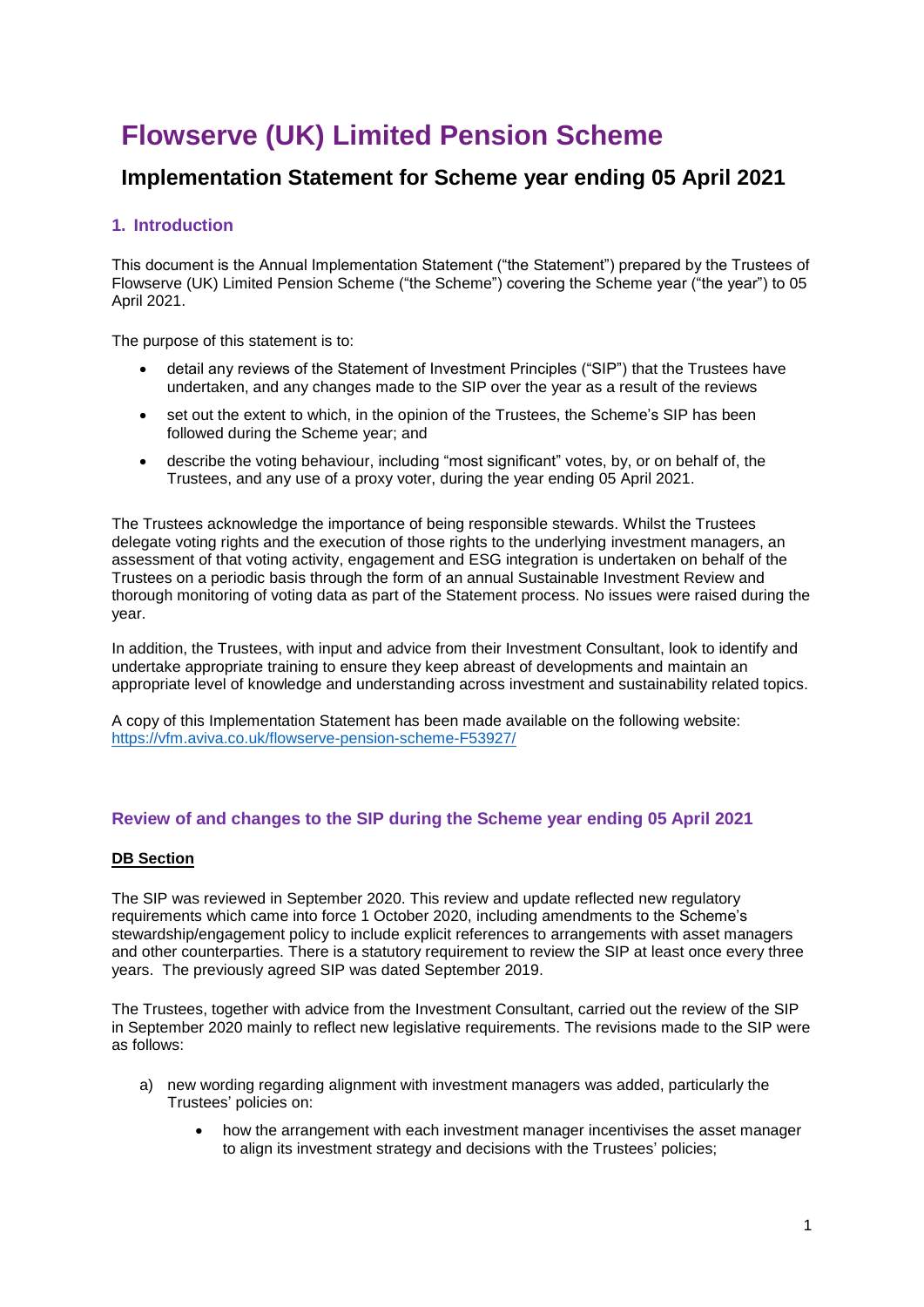- how that arrangement incentivises the investment manager to make decisions based on assessments about medium to long-term financial and non-financial performance of an issuer of debt or equity and to engage with issuers of debt or equity in order to improve their performance in the medium to long-term;
- how the Trustees will use their discretion, where appropriate, to set explicit guidelines within the Investment Management Agreement to ensure that any segregated mandates used are consistent with the Trustees' policies, where relevant to the mandate; and
- how the Trustees appoint their investment managers with an expectation of a longterm partnership which encourages active ownership of the Scheme's assets;
- b) new wording regarding manager fees and the reviewing of asset management costs, particularly the Trustees' policies on:
	- how managers are paid an ad valorem fee, in line with normal market practice, for a given scope of services which includes consideration of long-term factors and engagement; and
	- how the Trustees review the costs incurred in managing the Scheme's assets annually. In assessing the appropriateness of portfolio turnover costs, the Trustees will have regard to the actual portfolio turnover and how this compares with the expected turnover range for that mandate;

No other policies in the previous SIP were changed as a result of this review.

#### **DC Section**

- a) General wording changes to tidy up the wording, including minor changes to fund names and reference to the investment strategy changes taking place in 2019.
- b) new wording regarding the Trustees' long-term expectations around return on investments. This considered the expectations of "growth" assets, annuity price matching assets and cash.
- c) new wording regarding the investment strategy changes, which allowed for members to retain investment in the legacy lifestyle and in respect of the single member who has been permitted to retain investments in the Aviva Pacific Basin fund, which is outside of the agreed restricted range.

## **AVCs**

While the Trustees have made no changes to the investments under the AVC policies during the period, the following changes were implemented by the AVC providers:

Utmost – from 1 July 2020, members' AVC funds under the policy with Utmost began automatically and gradually switching from Utmost's Secure Cash Fund to Utmost's "Investing by Age Strategy", which moves members through two multi-asset funds, before targeting cash, depending on a members age. It aims to reduce risk over time, culminating in the member being invested entirely in cash from age 85. The Trustees continue to assess the Utmost AVC arrangement on at least a triennial basis.

## **2. Adherence to the SIP during the Scheme year ending 05 April 2021**

This Statement reviews adherence against the current SIP, dated September 2020, which built on the policies outlined in the SIP that was in place at the start of the year.

Overall, the Trustees believe the policies outlined in the SIP have been followed during the Scheme year ending 05 April 2021.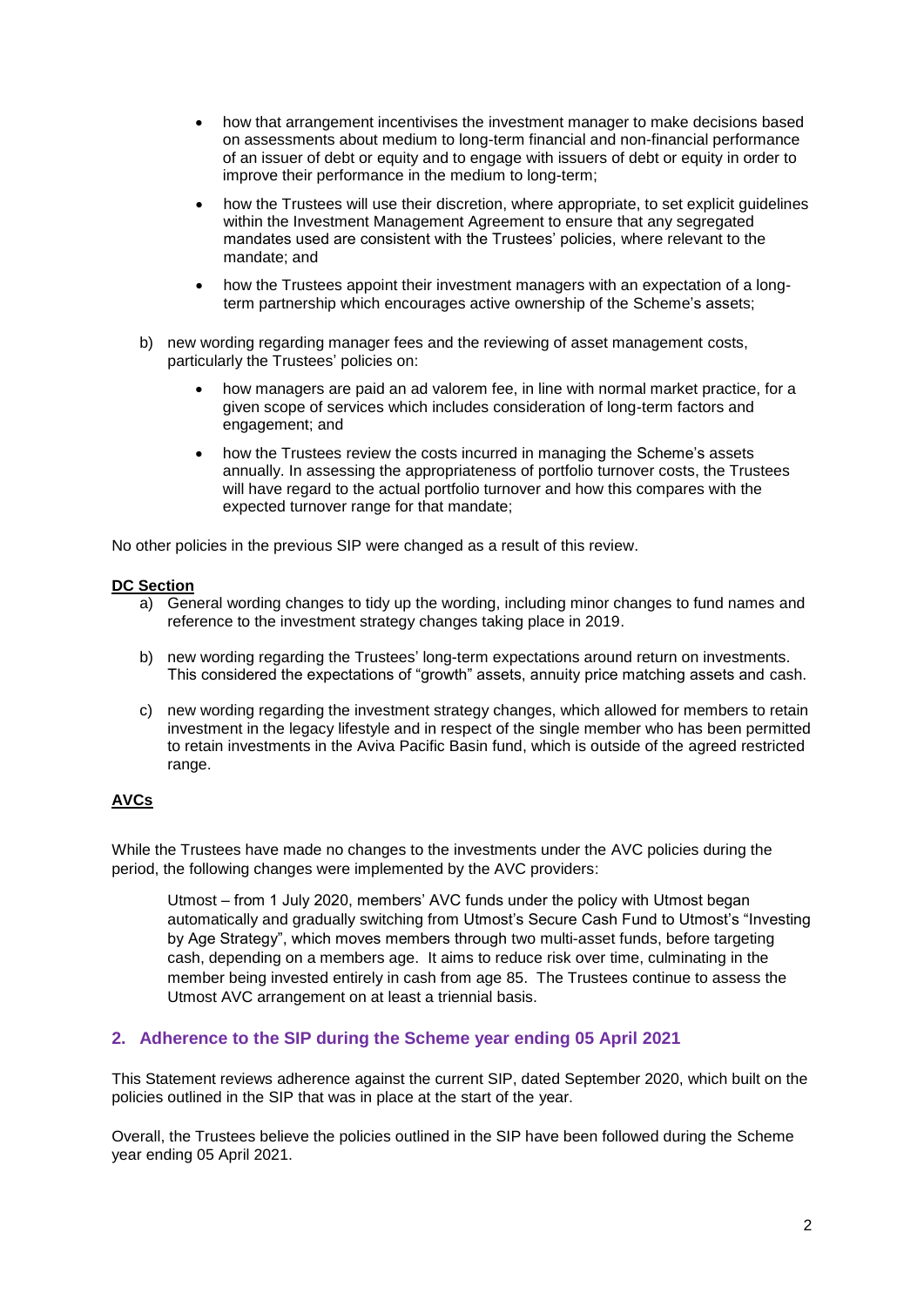The investment strategy was formally reviewed in 2018, as part of the 2017 triennial actuarial valuation and will revisit this later this year. The Trustees monitor progress relative to the strategic objectives on a quarterly basis as outlined below.

The Trustees believe in diversification and the Scheme's portfolio is built using a diverse range of return-seeking assets and a dedicated allocation to liability driven investments which seek to match the sensitivity of the Scheme's liabilities to inflation and interest rates.

The Trustees have a policy to ensure that the Scheme's cashflow requirements can be readily met without disrupting its investment and maintain a cash buffer within the portfolio.

Full details of Scheme's individual investment and risk management policies can be found in the latest version of the SIP, which is publicly available to access by all members of the Scheme, and the below table summarises the key policies in place regarding the incentivisation, alignment and monitoring of the Scheme's investment managers.

| <b>Policy area</b>                                                                                                                                                                                                                                                                 | <b>Approach</b>                                                                                                                                                                                                                                                                                                                                                                                                                                                                                                                                                  |
|------------------------------------------------------------------------------------------------------------------------------------------------------------------------------------------------------------------------------------------------------------------------------------|------------------------------------------------------------------------------------------------------------------------------------------------------------------------------------------------------------------------------------------------------------------------------------------------------------------------------------------------------------------------------------------------------------------------------------------------------------------------------------------------------------------------------------------------------------------|
| <b>Incentivising Investment</b><br><b>Managers to align their</b>                                                                                                                                                                                                                  | Each Investment Manager is chosen for a targeted asset class<br>or market exposure within the Scheme's investment strategy.                                                                                                                                                                                                                                                                                                                                                                                                                                      |
| investment strategy and<br>decisions with the Trustees'<br>investment policies as set out<br>in this SIP                                                                                                                                                                           | Managers will be assigned appropriate performance<br>benchmarks against which portfolio risk and return will be<br>regularly measured. Benchmarks will be periodically reviewed<br>to ensure that they continue to be appropriate for the<br>individual mandates and the strategic objectives of the<br>Scheme.                                                                                                                                                                                                                                                  |
|                                                                                                                                                                                                                                                                                    | The Scheme invests in a fund of funds for the return-seeking<br>assets, which provides additional mitigation of any single<br>manager being misaligned.                                                                                                                                                                                                                                                                                                                                                                                                          |
|                                                                                                                                                                                                                                                                                    | To maintain alignment with the Trustees' policies and<br>objectives, the investment managers will be provided with the<br>most recent version of the Scheme's Statement of Investment<br>Principles on an annual basis and are required to explicitly<br>confirm that the Scheme's assets are managed in line with the<br>Trustees' policies as outlined in the Statement.                                                                                                                                                                                       |
| <b>Incentivising Investment</b><br><b>Managers to base their</b><br>decisions on assessments of<br>the medium to long-term<br>financial performance of an<br>issuer of debt or equity, and to<br>engage with those issuers to<br>improve their medium to long-<br>term performance | The Trustees appoint their investment managers with an<br>expectation of a long-term partnership, which encourages<br>active ownership of the Scheme's assets. When assessing a<br>manager's performance, the focus is on longer-term<br>outcomes, and the Trustees would not expect to terminate a<br>manager's appointment based purely on short term<br>performance. However, a manager's appointment could be<br>terminated within a shorter timeframe due to other factors<br>such as a significant change in business structure or the<br>investment team. |
|                                                                                                                                                                                                                                                                                    | In assessing the stewardship and engagement activities of the<br>investment managers, the Trustees will consider relevant<br>matters including the capital structure of investee companies,<br>actual and potential conflicts, other stakeholders and the ESG<br>impact of underlying holdings.                                                                                                                                                                                                                                                                  |
|                                                                                                                                                                                                                                                                                    | The Trustees expect its managers to sign up to their local<br>stewardship code, in-keeping with good practice. The<br>Trustees will monitor the activities of all its Investment<br>Managers on a regular basis.                                                                                                                                                                                                                                                                                                                                                 |
| <b>Method and timescale for</b><br>evaluating that Investment                                                                                                                                                                                                                      | The Investment Managers appointment will be reviewed at<br>least on an annual basis by the Trustees, based on the results                                                                                                                                                                                                                                                                                                                                                                                                                                        |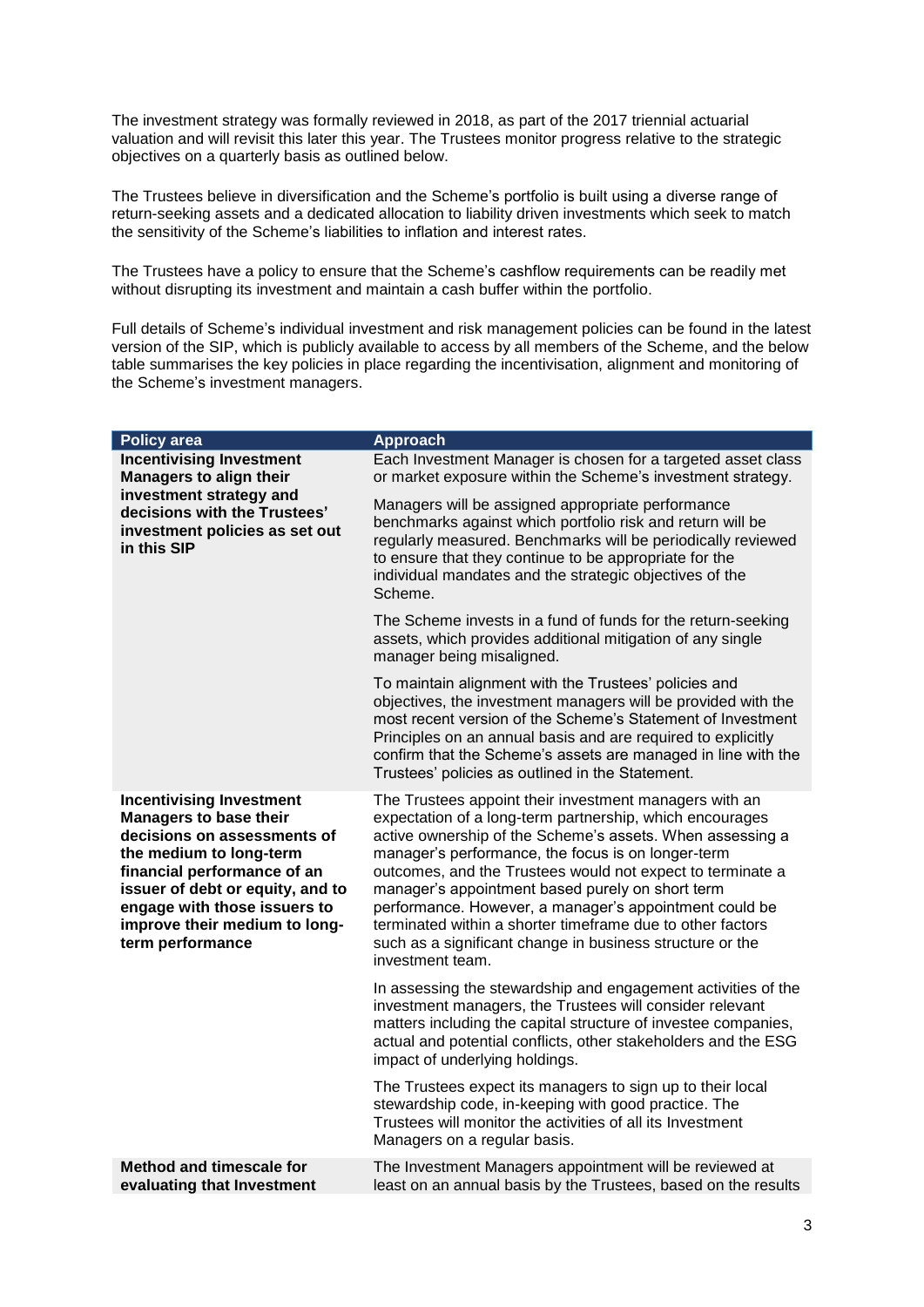| Managers' performance and<br>fees align with the Trustees'<br>investment policies                                                                              | of their ongoing monitoring of performance and investment<br>process and of the investment managers' compliance with the<br>requirements of the Pensions Act concerning diversification<br>and suitability, where relevant. Advice on the suitability of<br>investments will be provided by the Scheme's investment<br>consultant.                                                                                                                                                                                                                                                          |
|----------------------------------------------------------------------------------------------------------------------------------------------------------------|---------------------------------------------------------------------------------------------------------------------------------------------------------------------------------------------------------------------------------------------------------------------------------------------------------------------------------------------------------------------------------------------------------------------------------------------------------------------------------------------------------------------------------------------------------------------------------------------|
|                                                                                                                                                                | Performance is monitored and reported to the Trustees net of<br>fees and on a regular basis. The Investment Consultant<br>conducts a detailed assessment of Investment Managers'<br>performance and other factors at least annually. As part of this<br>review, fees and charges are monitored in the context of the<br>Investment Consultant's ongoing market evaluation of the<br>price of fund management services. The Trustees understand<br>the importance of assessing performance over longer time<br>periods. Investment Managers' fees are reported to the<br>Trustees regularly. |
| <b>Monitoring turnover costs</b><br>incurred by Investment<br><b>Managers and how the</b><br><b>Trustees define and monitor</b><br>targeted portfolio turnover | The Trustees review the costs incurred in managing the<br>Scheme's assets annually, which includes the costs<br>associated with portfolio turnover. In assessing the<br>appropriateness of the portfolio turnover costs at an individual<br>manager level, the Trustees will have regard to the actual<br>portfolio turnover and how this compares with the expected<br>turnover range for that mandate.                                                                                                                                                                                    |
| The length of arrangements<br>with Investment Managers                                                                                                         | The Trustees appoint their investment managers with an<br>expectation of a long-term partnership, which encourages<br>active ownership of the Scheme's assets. When assessing a<br>manager's performance, the focus is on longer-term<br>outcomes, and the Trustees would not expect to terminate a<br>manager's appointment based purely on short term<br>performance. However, a manager's appointment could be<br>terminated within a shorter timeframe due to other factors<br>such as a significant change in business structure or the<br>investment team.                            |

## **3. Voting and Engagement**

#### **DB section**

The Scheme's equity holdings are held within pooled investment vehicles and the Trustees delegate voting rights and the execution of those rights to the underlying managers for the securities they hold. Willis Towers Watson engage managers on areas for development, not least around resourcing, and improving the breadth and depth of corporate engagements.

Further information on the voting and engagement activities of those managers with equity investments is provided in the summary tables below.

Some of the Scheme's underlying investment strategies, such as fixed income holdings, do not have any voting rights attached and have been excluded from the table below. These include the Corporate Bonds (including the BlackRock mandate that was in place during the Scheme year).

Further information on the voting and engagement activities of those managers with equity investments is provided in the summary table below.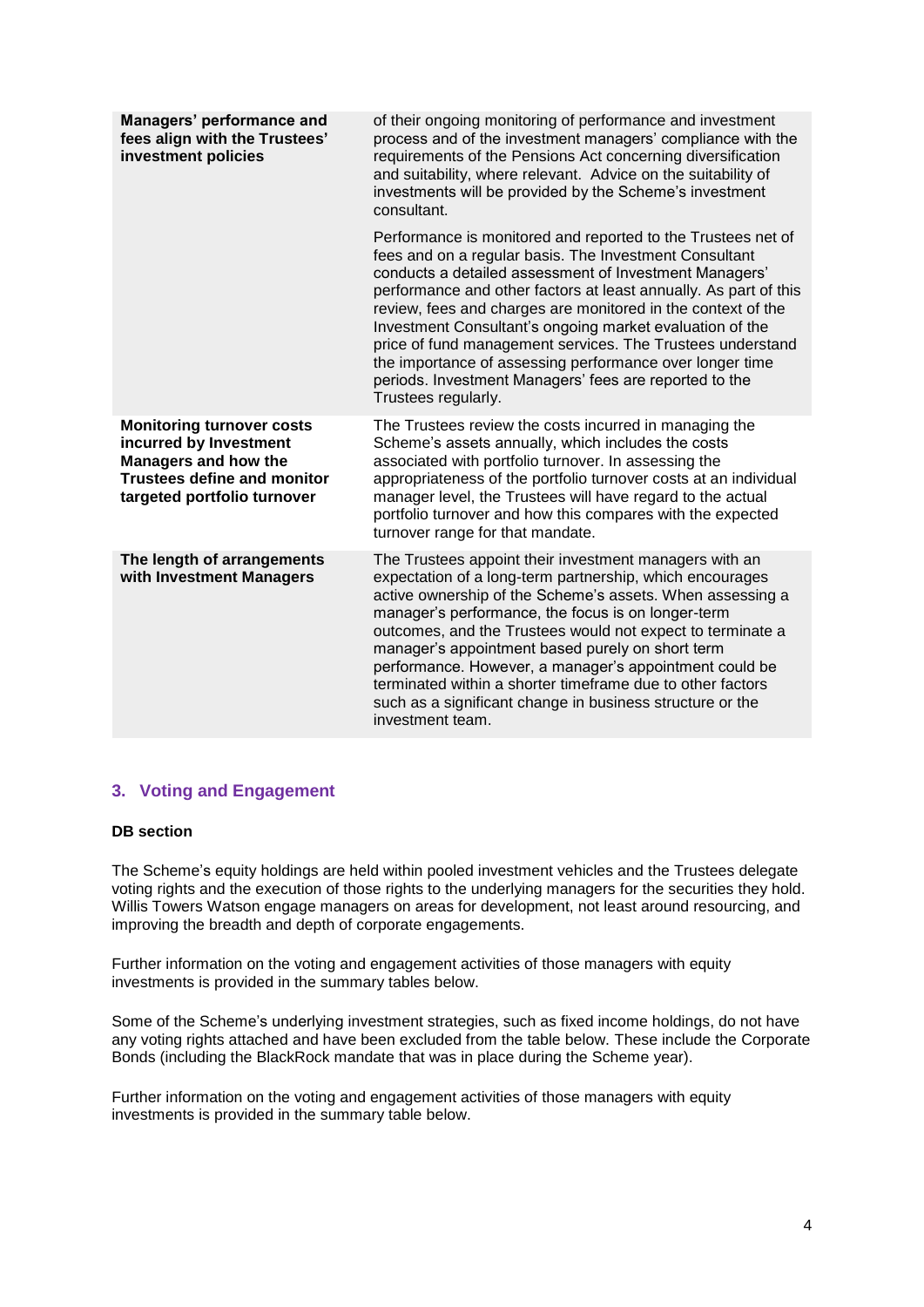| <b>Fund</b>     | Voting activity for the year end 5 April 2021                                                                                                 |
|-----------------|-----------------------------------------------------------------------------------------------------------------------------------------------|
|                 | Number of meetings at which the manager was eligible to vote: 1,519                                                                           |
|                 | Number of resolutions on which manager was eligible to vote: 16,874                                                                           |
|                 | Percentage of eligible votes cast: 100%                                                                                                       |
| <b>TWIM CDF</b> | Percentage of votes with management: 75%                                                                                                      |
|                 | Percentage of votes against management: 25%                                                                                                   |
|                 | Percentage of votes abstained from: 1%                                                                                                        |
|                 | Of the resolutions where the manager voted, the percentage where the manager<br>voted contrary to the recommendation of the proxy adviser: 1% |

Details on the most significant votes cast by these funds are captured in the table below.

| <b>Fund</b>     | Most significant votes cast during the 12 months to year ending 5 April 2021                                                                            |
|-----------------|---------------------------------------------------------------------------------------------------------------------------------------------------------|
|                 | Company: China Telecom                                                                                                                                  |
|                 | Meeting Date: 20/05/2020                                                                                                                                |
|                 | Resolution: Authority to Issue Shares w/o Pre-emptive Rights                                                                                            |
|                 | Company Management Recommendation: For                                                                                                                  |
|                 | How the manager voted: Against                                                                                                                          |
|                 | Rationale: Concerns about potentially excessive dilution. Company also does not need to issue<br>new shares given a healthy balance sheet.              |
|                 | Vote outcome: For                                                                                                                                       |
|                 | Company: Great Wall Motor                                                                                                                               |
|                 | Meeting Date: 25/05/2020                                                                                                                                |
|                 | <b>Resolution: Amendments to Articles of Association</b>                                                                                                |
|                 | Company Management Recommendation: For                                                                                                                  |
|                 | How the manager voted: Against                                                                                                                          |
| <b>TWIM CDF</b> | Rationale: Shortened notice period as shareholders should be given enough time to consider<br>items before general meetings                             |
|                 | Vote outcome: For                                                                                                                                       |
|                 | Company: Lenovo Group                                                                                                                                   |
|                 | Meeting Date: 01/07/2020                                                                                                                                |
|                 | Resolution: Authority to Issue Shares w/o Pre-emptive Rights; Authority to Issue<br><b>Repurchased Shares</b>                                           |
|                 | Company Management Recommendation: For                                                                                                                  |
|                 | How the manager voted: Against                                                                                                                          |
|                 | Rationale: Not supported due to potentially large dilution - rights issue for all shareholders<br>would be preferred if large fund-raising is required. |
|                 | Vote outcome: For                                                                                                                                       |
|                 | Company: 51Job                                                                                                                                          |
|                 | Meeting Date: 18/12/2020                                                                                                                                |
|                 | Resolution: Elect Cheng Li-Lan                                                                                                                          |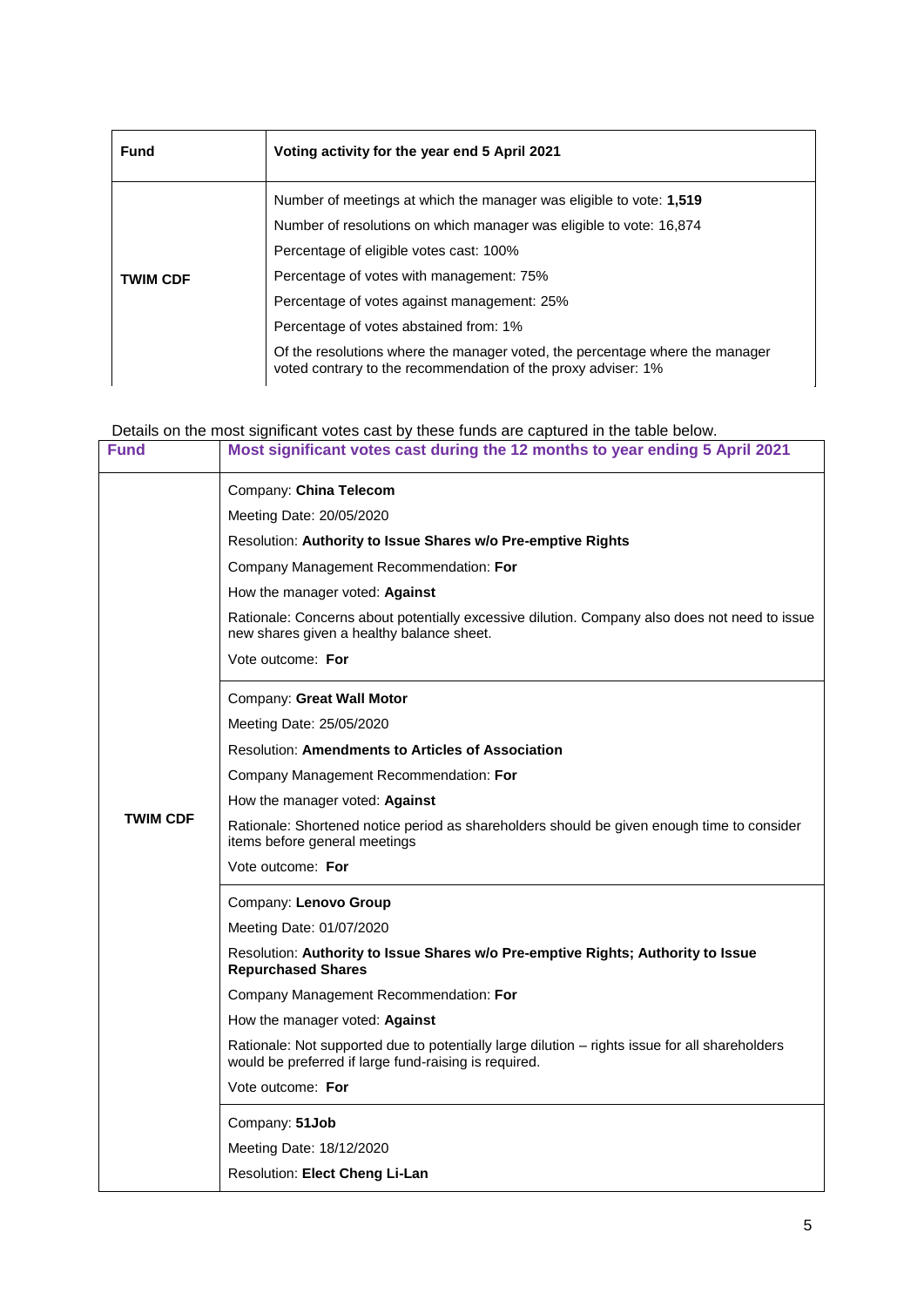Company Management Recommendation: **For** How the manager voted: **Against**  Rationale: Over boarded Vote outcome: **For** Company: **SF Holding** Meeting Date: 20/02/2021 Resolution: **Authority to Give Guarantees for Company's; Wholly-Owned Subsidiary to Issue Debt Financing Instruments Overseas** Company Management Recommendation: **For** How the manager voted: **For** Rationale: The strong volume growth and expansion in overseas market needs the capital support. Management's track record in capital allocation management allocation is solid. The size and price discount of this equity placement is reasonable. Vote outcome: **For** Company: **Goodman Group** Meeting Date: 19/11/2020 Resolution: **Advisory Vote to Ratify Named Executive Officers' Compensation** Company Management Recommendation: **For** How the manager voted: **Against**  Rationale: This item does not merit support as SSGA has concerns with the proposed remuneration structure for senior executives at the company. Vote outcome: 86% for, 14% against Company: **Barclays** Meeting Date: 07/05/2020 Resolution: **Resolution 29 Approve Barclays' Commitment in Tackling Climate Change Resolution 30 Approve ShareAction Requisitioned Resolution** Company Management Recommendation: **For** How the manager voted: **LGIM voted for resolution 29, proposed by Barclays and for resolution 30, proposed by ShareAction.** Rationale: The resolution proposed by Barclays sets out its long-term plans and has the backing of ShareAction and co-filers. We are particularly grateful to the Investor Forum for the significant role it played in coordinating this outcome. Vote outcome: Resolution 29 - supported by 99.9% of shareholders Resolution30 - supported by 23.9% of shareholders (source: Company website) Company: **Olympus Corporation** Meeting Date: 30/07/2020 Resolution: **Resolution 3.1: Elect Director Takeuchi, Yasuo at the company's annual shareholder meeting held on 30 July 2020.** Company Management Recommendation: **For** How the manager voted: **Against** Rationale: Japanese companies in general have trailed behind European and US companies, as well as companies in other countries, in ensuring more women are appointed to their boards. The lack of women is also a concern below board level. LGIM have for many years promoted and supported an increase of women on boards, at the executive level and below. On a global level we consider that every board should have at least one female director. We deem this a de minimis standard. Globally, we aspire to all boards comprising 30% women. Last year in February we sent letters to the largest companies in the MSCI Japan which did not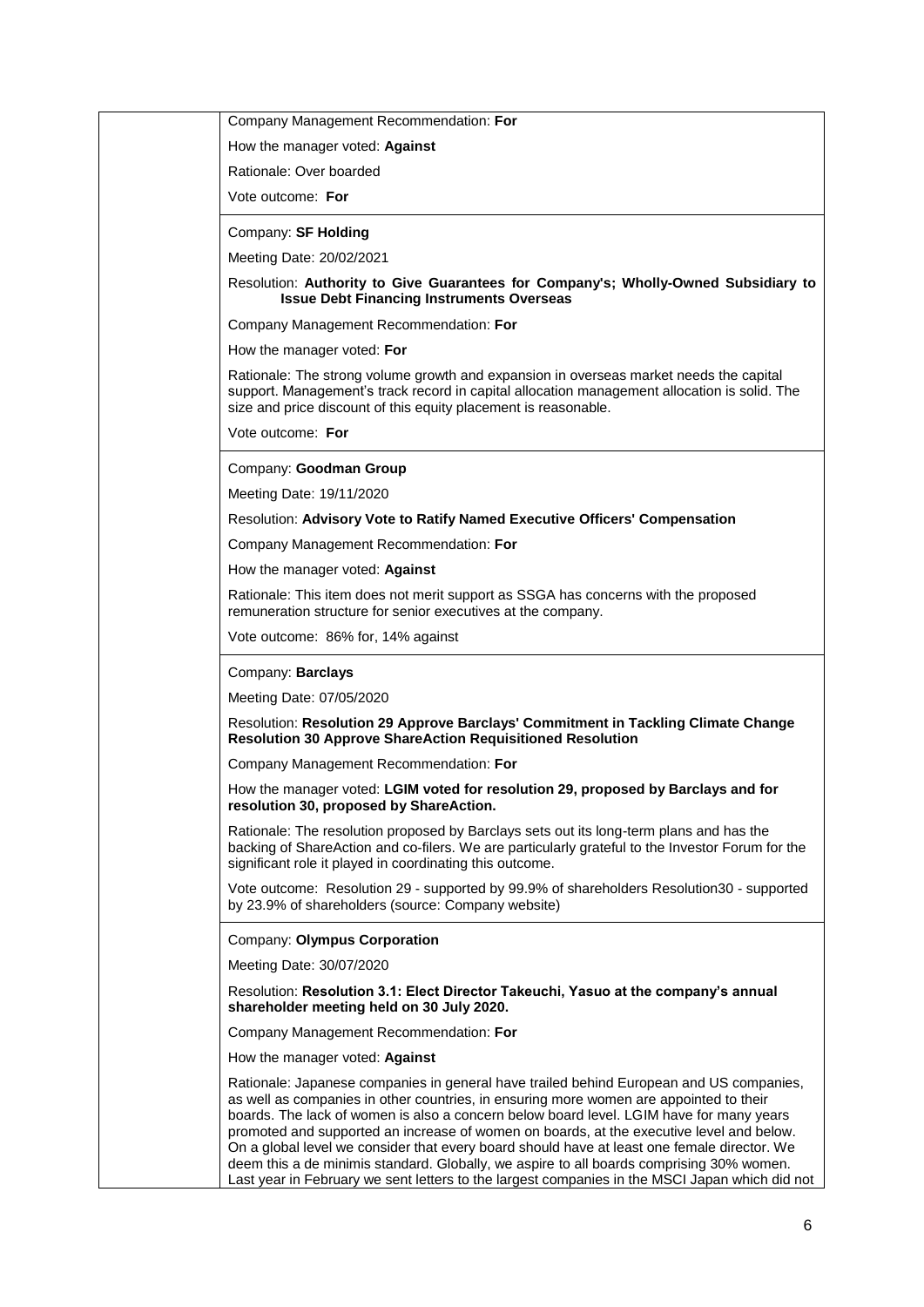have any women on their boards or at executive level, indicating that we expect to see at least one woman on the board. One of the companies targeted was Olympus Corporation. In the beginning of 2020, we announced that we would commence voting against the chair of the nomination committee or the most senior board member (depending on the type of board structure in place) for those companies included in the TOPIX100. We opposed the election of this director in his capacity as a member of the nomination committee and the most senior member of the board, in order to signal that the company needed to take action on this issue.

Vote outcome: **94.90% of shareholders supported the election of the director**

Company: **Amazon**

Meeting Date: 27/05/2020

Resolution: **Shareholder resolutions 5 to 16**

Company Management Recommendation: **For**

How the manager voted: **Of 12 shareholder proposals, we voted to support 10. We looked into the individual merits of each individual proposal, and there are two main areas which drove our decision-making: disclosure to encourage a better understanding of process and performance of material issues (resolutions 5, 6, 7, 8, 10, 13, 15 and 16) and governance structures that benefit long-term shareholders (resolutions 9 and 14).**

Rationale: In addition to facing a full slate of proxy proposals, in the two months leading up to the annual meeting, Amazon was on the front lines of a pandemic response. The company was already on the back-foot owing to the harsh workplace practices alleged by the author of a seminal article in the New York Times published in 2015, which depicted a bruising culture. The news of a string of workers catching COVID-19, the company's response, and subsequent details, have all become major news and an important topic for our engagements leading up to the proxy vote. Our team has had multiple engagements with Amazon over the past 12 months. The topics of our engagements touched most aspects of ESG, with an emphasis on social topics: • Governance: Separation of CEO and board chair roles, plus the desire for directors to participate in engagement meetings • Environment: Details about the data transparency committed to in their 'Climate Pledge' • Social: Establishment of workplace culture, employee health and safety The allegations from current and former employees are worrying. Amazon employees have consistently reported not feeling safe at work, that paid sick leave is not adequate, and that the company only provides an incentive of \$2 per hour to work during the pandemic. Also cited is an ongoing culture of retaliation, censorship, and fear. We discussed with Amazon the lengths the company is going to in adapting their working environment, with claims of industry leading safety protocols, increased pay, and adjusted absentee policies. However, some of their responses seemed to have backfired. For example, a policy to inform all workers in a facility if COVID-19 is detected has definitely caused increased media attention.

Vote outcome: **Resolution 5 to 8, and 14 to 16 each received approx. 30% support from shareholders. Resolutions 9 and 10 received respectively 16.7 and 15.3% support. Resolution 11 received 6.1% support. Resolution 12 received 1.5 % support. Resolution 13 received 12.2% support. (Source: ISS data)**

Company: **Exxon Mobile**

Meeting Date: 27/05/2020

Resolution: **Resolution 1.10 Elect Director Darren W. Woods**

Company Management Recommendation: **For**

How the manager voted: **Against**

Rationale: In June 2019, under our annual 'Climate Impact Pledge' ranking of corporate climate leaders and laggards, we announced that we will be removing ExxonMobil from our Future World fund range and will be voting against the chair of the board. Ahead of the company's annual general meeting in May 2020, we also announced we will be supporting shareholder proposals for an independent chair and a report on the company's political lobbying. Due to recurring shareholder concerns, our voting policy also sanctioned the reappointment of the directors responsible for nominations and remuneration.

Vote outcome **93.2% of shareholders supported the re-election of the combined chair and CEO Darren Woods. Approximately 30% of shareholders supported the proposals for independence and lobbying. (Source: ISS data)**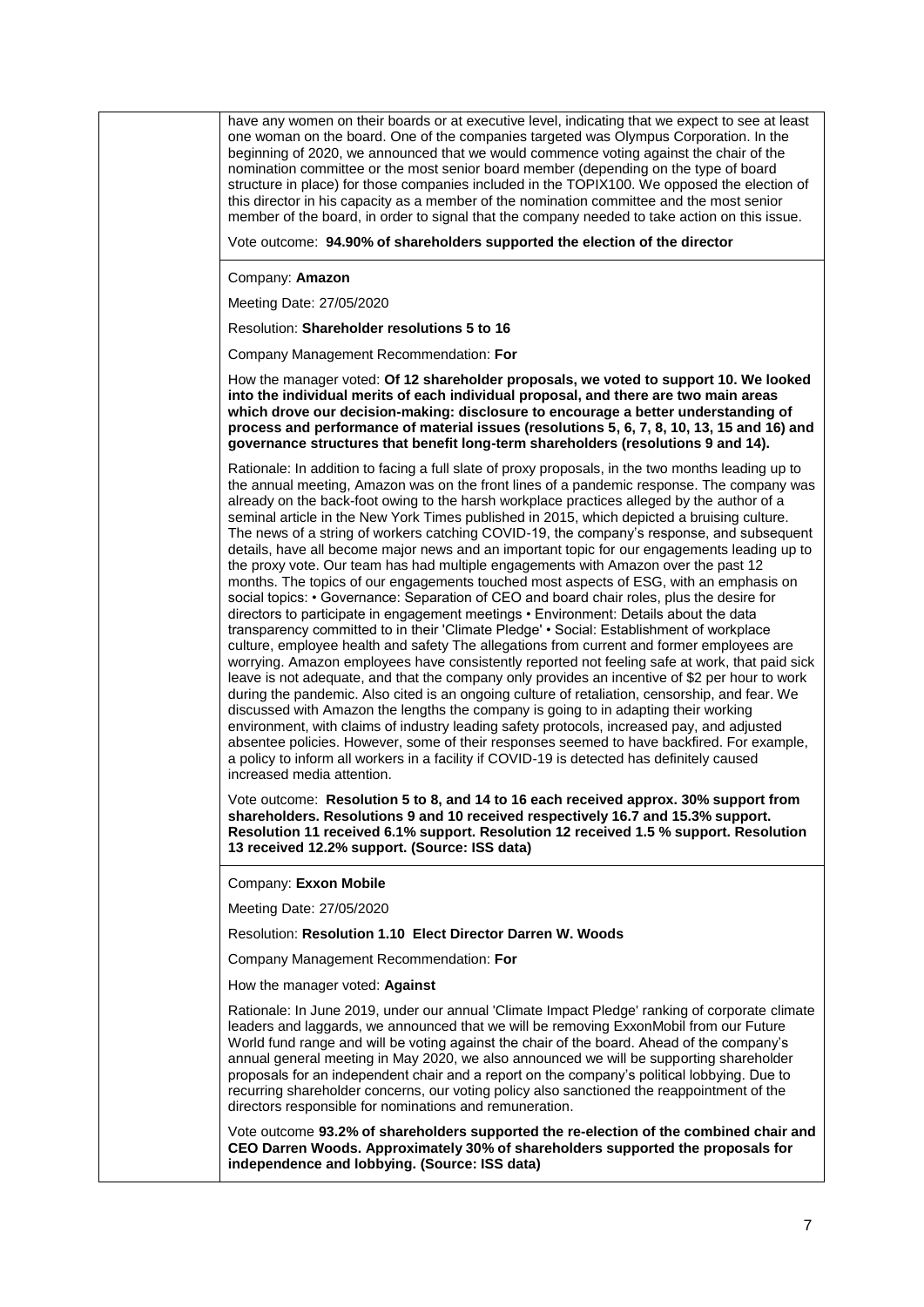# **DC Section**

# Use of proxy voting:

| <b>Manager</b>         | Use of proxy advisor services:                                                     |
|------------------------|------------------------------------------------------------------------------------|
| <b>Aviva Investors</b> | Voting decisions are based off our Voting Policy which is reviewed on an           |
|                        | annual basis and updated subject to Board approval. Final decisions are made       |
|                        | by the Stewardship function (i.e ESG analysts) in conjunction with portfolio       |
|                        | managers who inform the decision-making process by bringing their knowledge        |
|                        | and assessment of company strategy and any special circumstances.                  |
|                        |                                                                                    |
|                        | To support us in making voting decisions, we use governance and other              |
|                        | research from a number of sources. These include the Investment Association's      |
|                        | IVIS service and ISS. We use research for data analysis only and we do not         |
|                        | automatically follow any voting recommendations. For a number of years, ISS        |
|                        | has been providing us with voting recommendations based on our own policy in       |
|                        | order to ensure the most efficient approach to voting thousands of meetings a      |
|                        | year. We can of course override these recommendations to consider other            |
|                        | factors including additional context provided in the ISS standard                  |
|                        |                                                                                    |
|                        | Given the number of companies we own in our portfolios (including index funds),    |
|                        | we seek to prioritise engagement by size of holding and where it is most likely to |
|                        | benefit our clients. This allows us to consider additional context from the        |
|                        | company which occasionally results in us changing a vote. In addition, every       |
|                        | year we write to the large majority of the companies we hold to notify them of     |
|                        | our voting policy (highlighting any changes we have made), and also direct         |
|                        | them to our voting records, where they are able to see how we have voted at        |
|                        | their AGMs etc. and our reasons for not supporting any resolutions.                |
| <b>Blackrock</b>       | Blackrock did not provide an explanation of their use of proxy advisor services.   |
| <b>HSBC</b>            | We have global voting guidelines which protect investor interests and foster       |
|                        | good practice, highlighting independent directors, remuneration linked to          |
|                        | performance, limits on dilution of existing shareholders and opposition to poison  |
|                        | pills.                                                                             |
|                        | We use Institutional Shareholder Services (ISS) to assist with the application of  |
|                        | our voting guidelines. ISS provides custom recommendations for all companies       |
|                        | held, whether in active or passive funds.                                          |
|                        | Custom recommendations on passive holdings are reviewed by the stewardship         |
|                        | team for the largest holdings and by active managers for holdings in common.       |
|                        | Vote instructions are executed through the ISS platform.                           |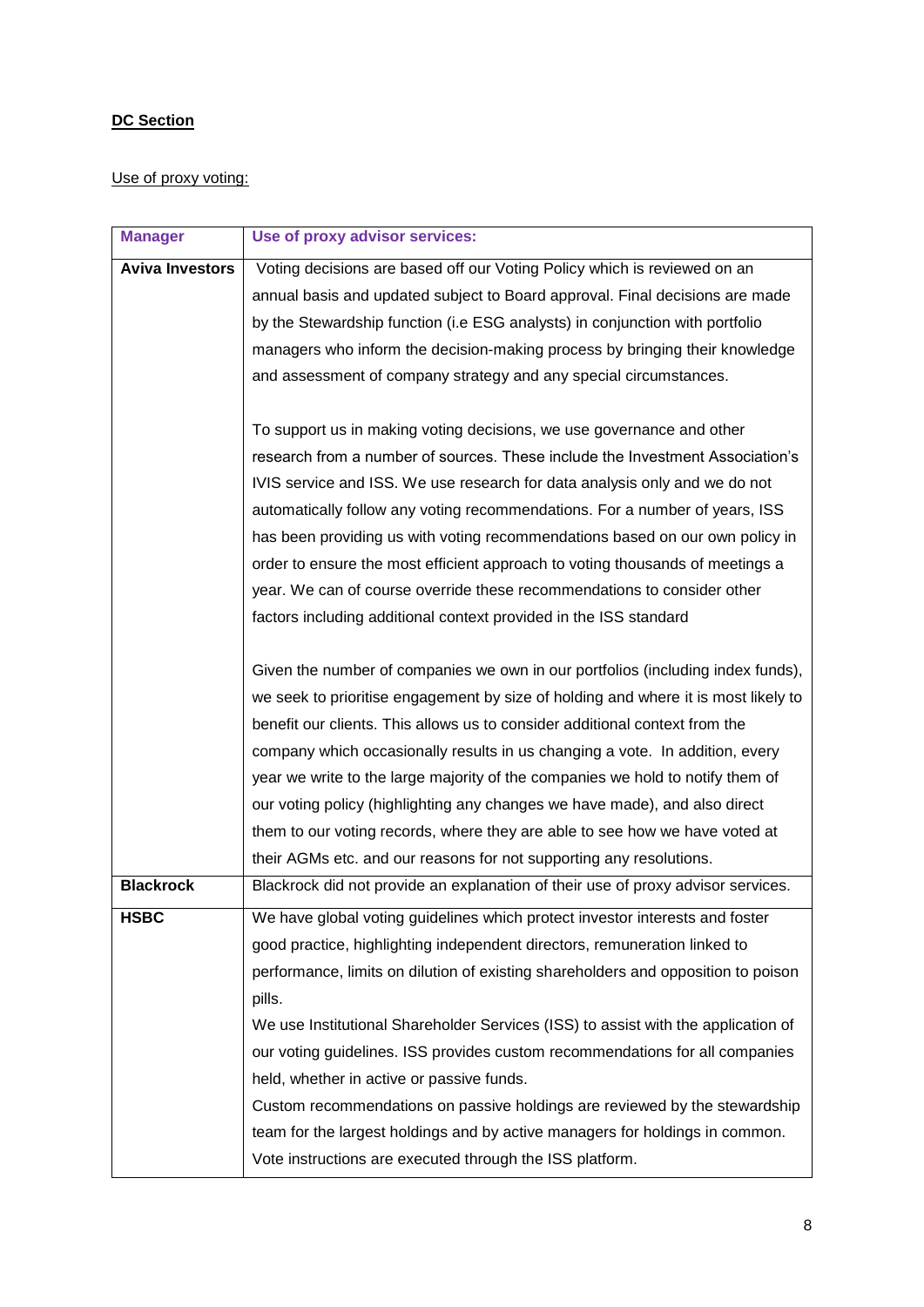| <b>LGIM</b> | LGIM's Investment Stewardship team uses ISS's 'ProxyExchange' electronic         |
|-------------|----------------------------------------------------------------------------------|
|             | voting platform to electronically vote clients' shares. All voting decisions are |
|             | made by LGIM and we do not outsource any part of the strategic decisions. To     |
|             | ensure our proxy provider votes in accordance with our position on ESG, we       |
|             | have put in place a custom voting policy with specific voting instructions.      |

Further information on the voting and engagement activities of those managers with equity investments is provided in the summary table below.

| Fund                                                  | Voting activity for the year end 5 April 2021                                                                                                     |
|-------------------------------------------------------|---------------------------------------------------------------------------------------------------------------------------------------------------|
|                                                       | Number of meetings at which the manager was eligible to vote: 2,984                                                                               |
|                                                       | Number of resolutions on which manager was eligible to vote: 38,007                                                                               |
|                                                       | Percentage of eligible votes cast: 95.36%                                                                                                         |
| <b>Aviva Investors</b><br>40:60 Global Equity         | Percentage of votes with management: 73.90%                                                                                                       |
| <b>Index Fund</b>                                     | Percentage of votes against management: 24.2%                                                                                                     |
|                                                       | Percentage of votes abstained from: 1.90%                                                                                                         |
|                                                       | Of the resolutions where the manager voted, the percentage where the manager<br>voted contrary to the recommendation of the proxy adviser: 19.90% |
|                                                       | Number of meetings at which the manager was eligible to vote: 2,180                                                                               |
|                                                       | Number of resolutions on which manager was eligible to vote: 27,012                                                                               |
| <b>Aviva Investors</b>                                | Percentage of eligible votes cast: 93.74%                                                                                                         |
| <b>Developed World</b><br><b>Excluding UK</b>         | Percentage of votes with management: 65.70%                                                                                                       |
| <b>Equity Index Fund</b>                              | Percentage of votes against management: 32.10%                                                                                                    |
|                                                       | Percentage of votes abstained from: 2.20%                                                                                                         |
|                                                       | Of the resolutions where the manager voted, the percentage where the manager<br>voted contrary to the recommendation of the proxy adviser: 26.20% |
|                                                       | Number of meetings at which the manager was eligible to vote: 808                                                                                 |
|                                                       | Number of resolutions on which manager was eligible to vote: 11,058                                                                               |
|                                                       | Percentage of eligible votes cast: 99.62%                                                                                                         |
| <b>Aviva Investors UK</b><br><b>Equity Index Fund</b> | Percentage of votes with management: 93.20%                                                                                                       |
|                                                       | Percentage of votes against management: 5.40%                                                                                                     |
|                                                       | Percentage of votes abstained from: 1.40%                                                                                                         |
|                                                       | Of the resolutions where the manager voted, the percentage where the manager<br>voted contrary to the recommendation of the proxy adviser: 4.70%  |
|                                                       | Number of meetings at which the manager was eligible to vote: 52                                                                                  |
|                                                       | Number of resolutions on which manager was eligible to vote: 895                                                                                  |
| <b>Aviva Investors</b><br><b>Stewardship UK</b>       | Percentage of eligible votes cast: 99.55%                                                                                                         |
| <b>Equity Fund</b>                                    | Percentage of votes with management: 97.90%                                                                                                       |
|                                                       | Percentage of votes against management: 1.60%                                                                                                     |
|                                                       | Percentage of votes abstained from: 0.60%                                                                                                         |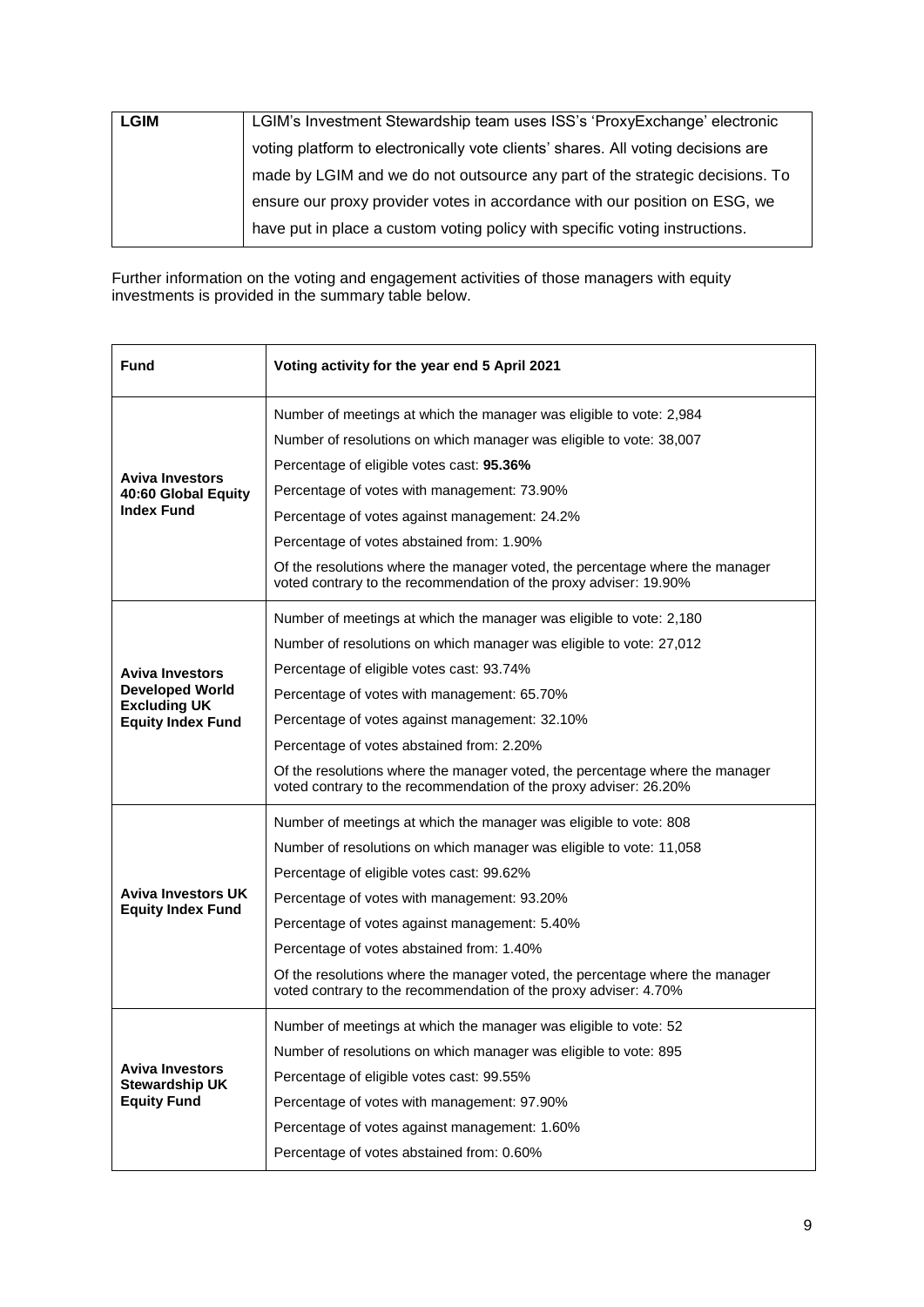|                                                                           | Of the resolutions where the manager voted, the percentage where the manager<br>voted contrary to the recommendation of the proxy adviser: 2.20%                                                                                                                                                                                                                                                                                                                                            |
|---------------------------------------------------------------------------|---------------------------------------------------------------------------------------------------------------------------------------------------------------------------------------------------------------------------------------------------------------------------------------------------------------------------------------------------------------------------------------------------------------------------------------------------------------------------------------------|
| <b>Blackrock Aquila</b><br><b>Connect Emerging</b><br><b>Markets Fund</b> | Number of meetings at which the manager was eligible to vote: 2,472<br>Number of resolutions on which manager was eligible to vote: 23,180<br>Percentage of eligible votes cast: 96.77%<br>Percentage of votes with management: 90.79%<br>Percentage of votes against management: 9.21%<br>Percentage of votes abstained from: 2.77%<br>Of the resolutions where the manager voted, the percentage where the manager<br>voted contrary to the recommendation of the proxy adviser: N/A      |
| <b>HSBC Islamic</b><br><b>Global Equity Fund</b>                          | Number of meetings at which the manager was eligible to vote: 109<br>Number of resolutions on which manager was eligible to vote: 1,597<br>Percentage of eligible votes cast: 91.60%<br>Percentage of votes with management: 87.80%<br>Percentage of votes against management: 12.20%<br>Percentage of votes abstained from: 0%<br>Of the resolutions where the manager voted, the percentage where the manager<br>voted contrary to the recommendation of the proxy adviser: 8.40%         |
| <b>LGIM Diversified</b><br><b>Fund</b>                                    | Number of meetings at which the manager was eligible to vote: 11,362<br>Number of resolutions on which manager was eligible to vote: 115,604<br>Percentage of eligible votes cast: 98.98%<br>Percentage of votes with management: 81.72%<br>Percentage of votes against management: 17.71%<br>Percentage of votes abstained from: 0.56%<br>Of the resolutions where the manager voted, the percentage where the manager<br>voted contrary to the recommendation of the proxy adviser: 0.20% |

## **Details on the most significant votes cast by these funds are captured in the table below.**

The Investment managers have provided an extensive list of significant votes cast throughout the year. Here we show one example of the significant votes cast for each fund, however, an extensive list as provided by the managers is available upon request.

| Most significant votes cast during the 12 months to year ending 5 April 2021                                                                                                                                                                                                                                                                                                                                                                                                                      |  |
|---------------------------------------------------------------------------------------------------------------------------------------------------------------------------------------------------------------------------------------------------------------------------------------------------------------------------------------------------------------------------------------------------------------------------------------------------------------------------------------------------|--|
| <b>Aviva Investors</b><br>Company: Barclays plc<br>40:60 Global<br>Meeting Date: 07/05/2020<br><b>Equity Index</b><br><b>Fund</b><br>Resolution: Resolution 29. Approve Barclays' Commitment in Tackling Climate Change<br>Company Management Recommendation: For<br>How the manager voted: For<br>Rationale: Proposed by the Board, this resolution set out Barclays' commitment to climate<br>change. Barclays is one of the largest lenders to fossil fuels globally, and it previously showed |  |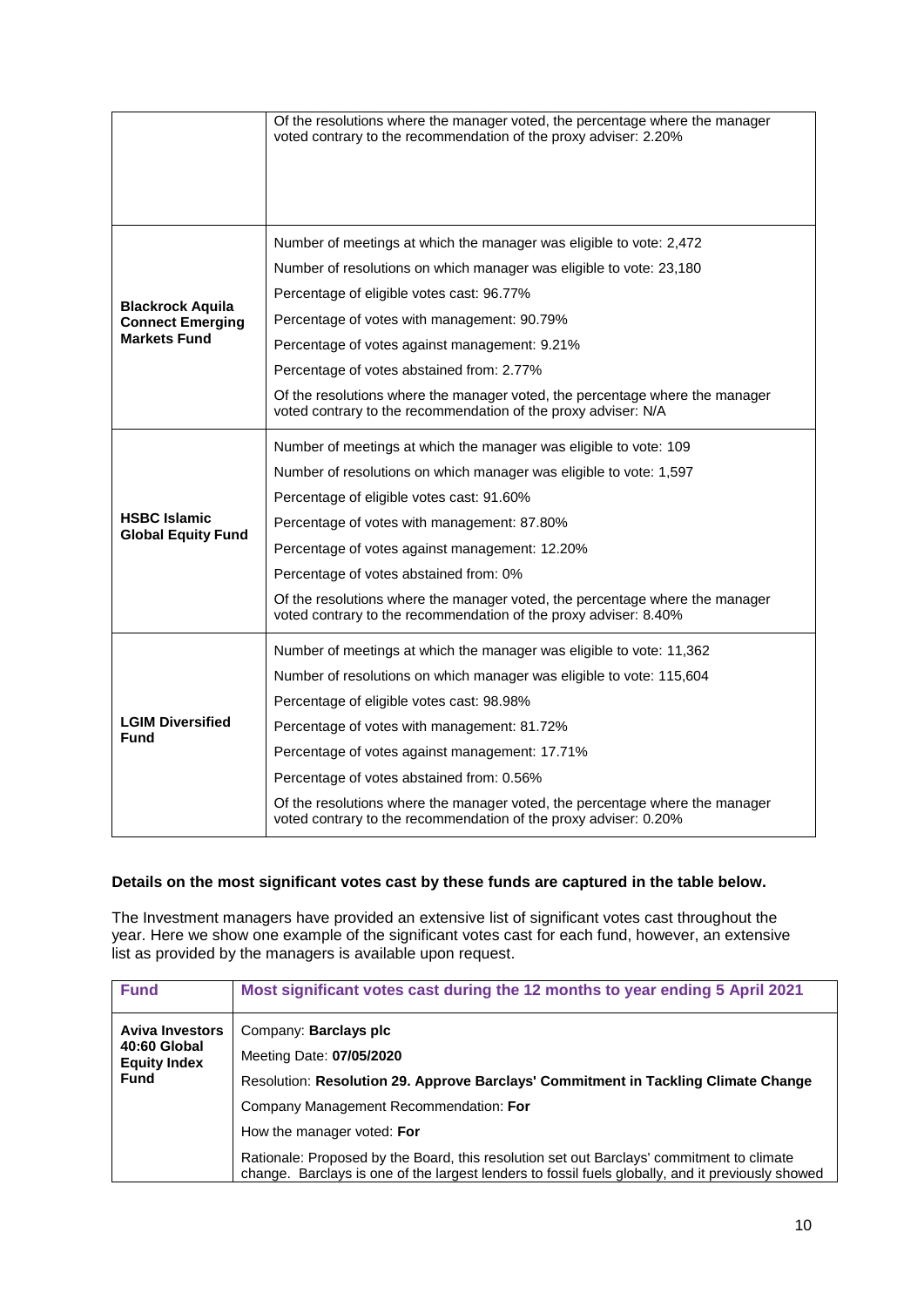|                                                                                                                  | little intent to reduce its exposure. As such, support for this resolution is warranted at it sets out<br>an ambition for Barclays to become a net zero bank by 2050 and directs the Company to set a<br>strategy, with targets, to transition its provision of financial services across all sectors to align<br>with the goals and timelines of the Paris Agreement. Barclays will report on progress annually<br>starting from 2021. This resolution also signifies a dramatic cultural shift at the bank and<br>culminates extensive work led by the Chair, Nigel Higgins and supported by the board and<br>management team.<br>Vote outcome: The resolution was approved (the with 99.93% of shares voted)<br>Why this vote was chosen as most significant: This vote was selected given it's a relatively<br>large shareholding and the positive impact it will have on the company's reputation. The vote<br>goes down as a milestone event because it's the first climate change resolution at a European<br>bank and demonstrates how banks' contribution to global warming remains a top priority for<br>shareholders. There is still a long way to go as Barclays didn't commit to phase out financing to<br>fossil-fuel companies that have no plans to contribute to the Paris targets so progress will be<br>subject to regular review and challenge.                                                                                                                                                                                                                                                                                                                                                                                                                                                                                                                                                                                                                                                                                                                                                                                                                                |
|------------------------------------------------------------------------------------------------------------------|----------------------------------------------------------------------------------------------------------------------------------------------------------------------------------------------------------------------------------------------------------------------------------------------------------------------------------------------------------------------------------------------------------------------------------------------------------------------------------------------------------------------------------------------------------------------------------------------------------------------------------------------------------------------------------------------------------------------------------------------------------------------------------------------------------------------------------------------------------------------------------------------------------------------------------------------------------------------------------------------------------------------------------------------------------------------------------------------------------------------------------------------------------------------------------------------------------------------------------------------------------------------------------------------------------------------------------------------------------------------------------------------------------------------------------------------------------------------------------------------------------------------------------------------------------------------------------------------------------------------------------------------------------------------------------------------------------------------------------------------------------------------------------------------------------------------------------------------------------------------------------------------------------------------------------------------------------------------------------------------------------------------------------------------------------------------------------------------------------------------------------------------------------------------------------------------------|
| <b>Aviva Investors</b><br><b>Developed</b><br>World<br><b>Excluding UK</b><br><b>Equity Index</b><br><b>Fund</b> | Company: Alphabet<br>Meeting Date: 03/06/2020<br>Resolution: Resolution 7. Establish Human Rights Risk Oversight Committee<br>Company Management Recommendation: For<br>How the manager voted: For<br>Rationale: As one of the co-filers of this resolution our view is that human rights are embedded<br>in Alphabet's business model. The lack of a clear human rights programme that is<br>comprehensive, company-wide, with policies, processes and due diligence systems is<br>considered a business risk. Board-level oversight is considered necessary to sufficiently<br>address the human rights risks associated with the Company's technologies. Further,<br>continued controversies call into question the extent to which the existing structures provide<br>adequate oversight on risks the company's technologies present to human rights, which, in<br>turn, creates risks for the company in terms of retaining management and employees and<br>retaining a good reputation in the eyes of users and advertisers.<br>Vote outcome: Approximately 45% of the independent votes supported the resolution.<br>Why this vote was chosen as most significant: human rights-related issues were the<br>overarching theme of the meeting and a clear thread connecting the voices of investors heard<br>at the AGM. The company insists they are progressing but that does not mean they are doing<br>it well or at a scale large enough for the scope of the problem. It was clear from the AGM that<br>the board lacks accountability to its investors and potentially lacks independence from<br>management.<br>We will continue to work on engaging with the company on human rights impact and proper<br>oversight of such risks.<br>This vote was selected given the materiality of the shareholder resolution (i.e. lack of a clear<br>human rights programme) and the high level of support the proposal received. Investors will<br>also be scrutinised about what they done to challenge and change practices at the company,<br>particularly if employee practices and human rights are found to be below expectations.<br>Alphabet is an active position for Aviva Investors |
| <b>Aviva Investors</b><br><b>UK Equity</b><br><b>Index Fund</b>                                                  | Company: British American Tobacco plc.<br>Meeting Date: 30/04/2020<br>Resolution: Resolution 2. Approve Remuneration Report<br>Company Management Recommendation: For<br>How the manager voted: Against<br>Rationale: Our vote against reflected concerns over quantum. Specifically, CEO Jack Bowles<br>was granted a 9.5% salary increase for FY2020. From FY2020, the new CFO's LTIP award<br>has been increased to 400% of salary, up from 350% of salary previously. Under the LTIP,<br>meeting threshold performance conditions will result in vesting of 15% of the award potential,                                                                                                                                                                                                                                                                                                                                                                                                                                                                                                                                                                                                                                                                                                                                                                                                                                                                                                                                                                                                                                                                                                                                                                                                                                                                                                                                                                                                                                                                                                                                                                                                        |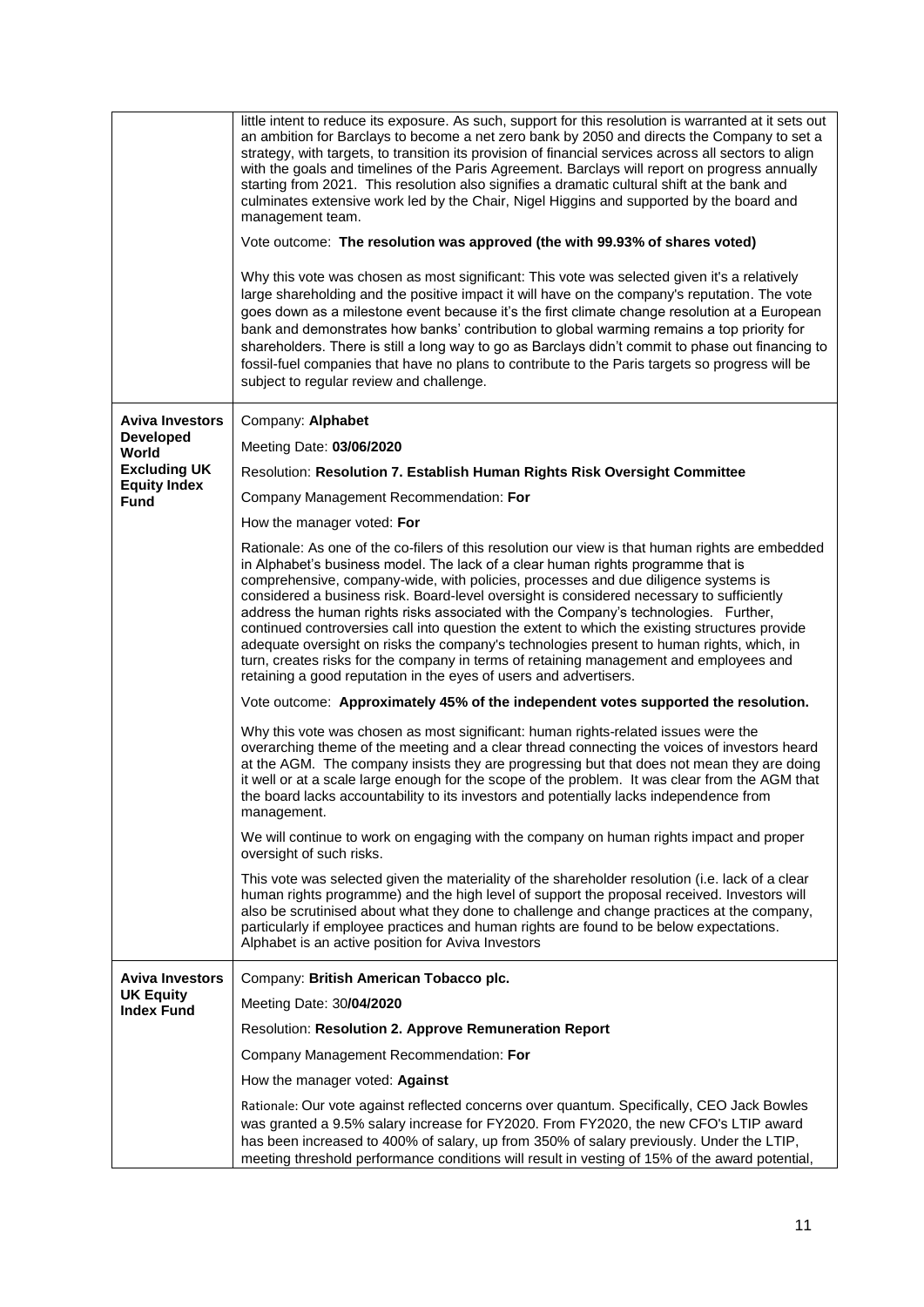|                                          | and this level of vesting represents approximately 75% of salary for the CEO. We consider this<br>to be excessive.                                                                                                                                                                                                                                                                                                                                                                                                                                                                                                                                                                                                                                            |
|------------------------------------------|---------------------------------------------------------------------------------------------------------------------------------------------------------------------------------------------------------------------------------------------------------------------------------------------------------------------------------------------------------------------------------------------------------------------------------------------------------------------------------------------------------------------------------------------------------------------------------------------------------------------------------------------------------------------------------------------------------------------------------------------------------------|
|                                          | Vote outcome: The resolution was approved (with 62% support).                                                                                                                                                                                                                                                                                                                                                                                                                                                                                                                                                                                                                                                                                                 |
|                                          | Why this vote was chosen as most significant:                                                                                                                                                                                                                                                                                                                                                                                                                                                                                                                                                                                                                                                                                                                 |
|                                          | This vote was selected given it's a relatively large shareholding and large opposition to its<br>remuneration report is a signal of broader discontent over its governance.                                                                                                                                                                                                                                                                                                                                                                                                                                                                                                                                                                                   |
|                                          | Given the high level of opposition and the fact that against votes were over 20%, the company<br>will be added to the Investment Association's public register. The company's response is that it<br>will continue to listen to shareholder views to better understand the specific concerns of those<br>who voted against this resolution. Our engagement with the company on remuneration will be<br>part of our broader questioning and considerations for such as the extent of its progress in<br>switching to alternative, less harmful products.                                                                                                                                                                                                       |
| <b>Aviva Investors</b>                   | Company: Unilever PLC                                                                                                                                                                                                                                                                                                                                                                                                                                                                                                                                                                                                                                                                                                                                         |
| Stewardship<br><b>UK Equity</b>          | Meeting Date: 12/10/2020                                                                                                                                                                                                                                                                                                                                                                                                                                                                                                                                                                                                                                                                                                                                      |
| <b>Index Fund</b>                        | Resolution: Resolution 1. Approve the Unification of the Unilever Group under a Single<br><b>Parent Company</b>                                                                                                                                                                                                                                                                                                                                                                                                                                                                                                                                                                                                                                               |
|                                          | Company Management Recommendation: For                                                                                                                                                                                                                                                                                                                                                                                                                                                                                                                                                                                                                                                                                                                        |
|                                          | How the manager voted: For                                                                                                                                                                                                                                                                                                                                                                                                                                                                                                                                                                                                                                                                                                                                    |
|                                          | Rationale: In 2018 Unilever abandoned plans to reincorporate in the Netherlands after Aviva<br>Investors publicly spoke out against the proposed move, which would have seen the company<br>excluded from the FTSE 100. Two years later, this vote sought shareholder approval for<br>revised plans to simplify the business, which will involve consolidating Unilever into a single UK<br>holding, while maintaining its FTSE and AEX index position. The revised structure is also<br>positive in providing strategic flexibility for future corporate transactions and business<br>responsiveness, and strengthening Unilever's corporate governance, including the creation of<br>a new equal voting basis per share for all shareholders.               |
|                                          | Vote outcome: The resolution was approved (with approx. 99.5% of the shares voted)                                                                                                                                                                                                                                                                                                                                                                                                                                                                                                                                                                                                                                                                            |
|                                          | Why this vote was chosen as most significant:                                                                                                                                                                                                                                                                                                                                                                                                                                                                                                                                                                                                                                                                                                                 |
|                                          | This vote was selected given the commercial implications of the revised restructuring and as<br>the company is a relatively large shareholding in the fund.                                                                                                                                                                                                                                                                                                                                                                                                                                                                                                                                                                                                   |
|                                          | This is a really positive outcome for both UK and Dutch shareholders. We were pleased that<br>the Company ultimately listened to us and other shareholders as the revised proposals will<br>allow the company to both restructure its brand and product portfolio more efficiently for<br>growth, while enabling both UK and Dutch investors to remain invested.                                                                                                                                                                                                                                                                                                                                                                                              |
| <b>BlackRock</b>                         | Company: Korea Electric Power Corporation                                                                                                                                                                                                                                                                                                                                                                                                                                                                                                                                                                                                                                                                                                                     |
| <b>Aquila Connect</b><br><b>Emerging</b> | Meeting Date: 09/11/2020                                                                                                                                                                                                                                                                                                                                                                                                                                                                                                                                                                                                                                                                                                                                      |
| <b>Markets Fund</b>                      | Resolution: Item 1.2: Elect Choi Young-ho as an Inside Director2 Item 2: Elect Choi<br>Young-ho as a Member of the Audit Committee                                                                                                                                                                                                                                                                                                                                                                                                                                                                                                                                                                                                                            |
|                                          | Company Management Recommendation: For                                                                                                                                                                                                                                                                                                                                                                                                                                                                                                                                                                                                                                                                                                                        |
|                                          | How the manager voted: For                                                                                                                                                                                                                                                                                                                                                                                                                                                                                                                                                                                                                                                                                                                                    |
|                                          | Rationale:                                                                                                                                                                                                                                                                                                                                                                                                                                                                                                                                                                                                                                                                                                                                                    |
|                                          | BlackRock expects audit committees to comprise only non-executive directors and a majority<br>of independent directors to ensure independent oversight of the company's accounts, including<br>assumptions made by management in key investment decisions as captured in the company's<br>financial statements.7 The company has publicly indicated that the decision to continue to<br>pursue the coal-fired plant projects in Indonesia and Vietnam took into consideration<br>government-to-government level partnerships and support.8 BIS therefore has a duty to<br>consider the potential risks that a publicly-appointed candidate might introduce to the<br>company's internal audit process, including financial oversight of future government-led |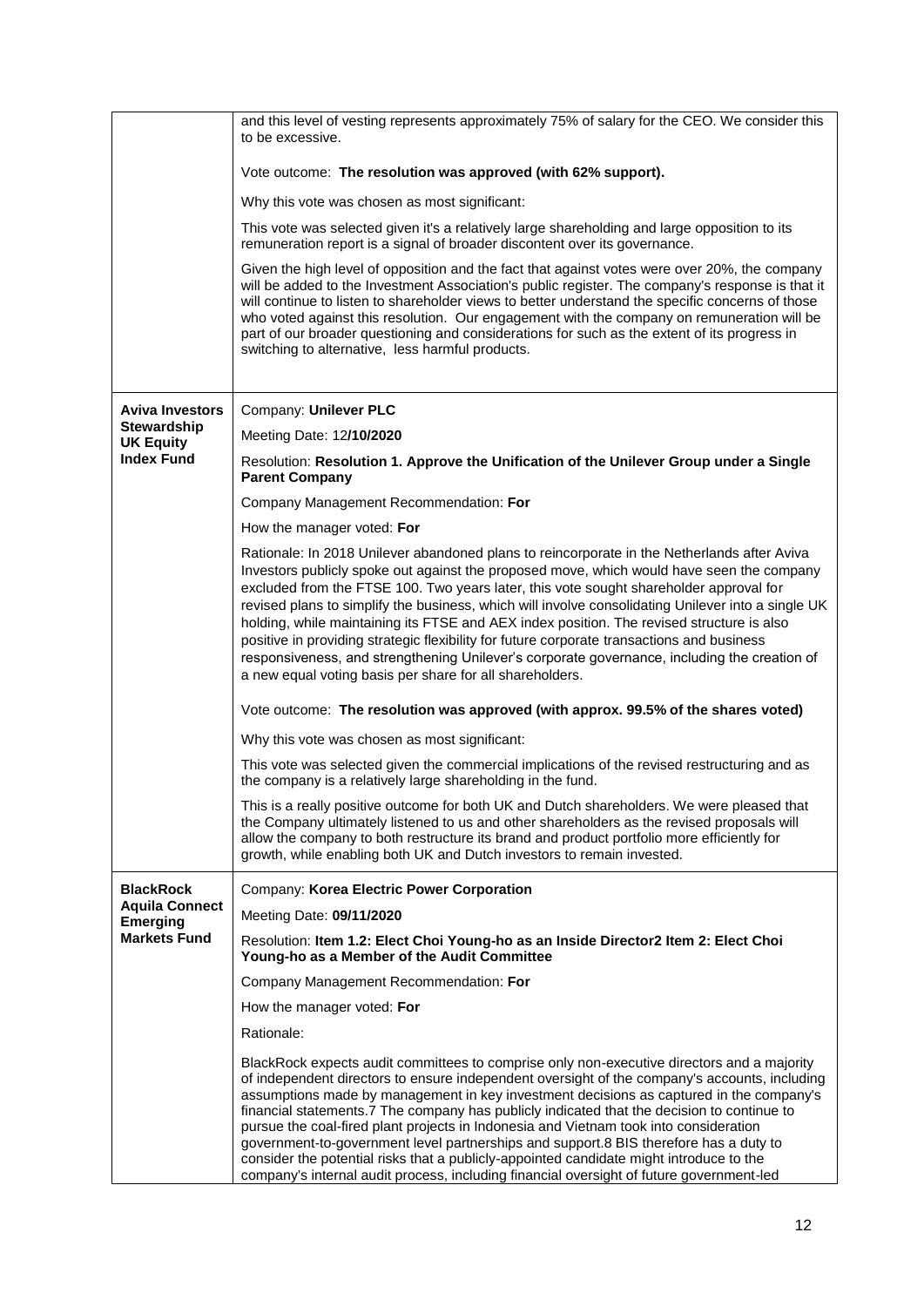|                                             | projects. We have communicated this responsibility with the company in recent engagements,<br>including our duty to take voting actions if deemed necessary to signal concern in order to<br>protect our clients' interests. Upon engagement and extensive analysis, and in consideration of<br>the company's response to investor concerns by committing to move away from future coal-<br>power projects, we supported the candidate Choi Young-ho as an inside director and audit<br>committee member on the basis that: (i) Choi is a new nominee who ought not to be held<br>accountable for KEPCO's past decisions; (ii) the prevailing regulation dictates the election of a<br>government-appointee to the board and audit committee; and (iii) given KEPCO's recent<br>announcement to stop all future coal projects, a safeguard is now in place that he, as<br>well as other members of the board, will not be assessing any new coal projects<br>going forward. We also supported the election of Lee Jong-Hwan as inside director<br>(Item 1.1) as he is a new and non-publicly appointed nominee who is not associated<br>with the company's past decisions. While we see the company's announcement to<br>stop all future coal projects as a positive outcome, we remain very concerned with the<br>coal-fired power plant projects KEPCO continues to pursue in Indonesia and Vietnam<br>and the contradiction these projects present with the company's stated climate<br>strategy. We will continue to engage with the company on the financial and<br>environmental risks associated with both and seek adequate disclosure regarding the<br>plans and anticipated timeline for the conversion and /or termination of the Saul 2<br>project in the Philippines and the Thabametsi plant in South Africa.<br>Vote outcome: Passed |
|---------------------------------------------|-----------------------------------------------------------------------------------------------------------------------------------------------------------------------------------------------------------------------------------------------------------------------------------------------------------------------------------------------------------------------------------------------------------------------------------------------------------------------------------------------------------------------------------------------------------------------------------------------------------------------------------------------------------------------------------------------------------------------------------------------------------------------------------------------------------------------------------------------------------------------------------------------------------------------------------------------------------------------------------------------------------------------------------------------------------------------------------------------------------------------------------------------------------------------------------------------------------------------------------------------------------------------------------------------------------------------------------------------------------------------------------------------------------------------------------------------------------------------------------------------------------------------------------------------------------------------------------------------------------------------------------------------------------------------------------------------------------------------------------------------------------------------------------------------------------------------------------------------------|
| <b>HSMC Islamic</b><br><b>Global Equity</b> | Company: Abbott Laboratories                                                                                                                                                                                                                                                                                                                                                                                                                                                                                                                                                                                                                                                                                                                                                                                                                                                                                                                                                                                                                                                                                                                                                                                                                                                                                                                                                                                                                                                                                                                                                                                                                                                                                                                                                                                                                        |
| <b>Fund</b>                                 | Meeting Date: 24/04/2020                                                                                                                                                                                                                                                                                                                                                                                                                                                                                                                                                                                                                                                                                                                                                                                                                                                                                                                                                                                                                                                                                                                                                                                                                                                                                                                                                                                                                                                                                                                                                                                                                                                                                                                                                                                                                            |
|                                             | Resolution: Reduce Supermajority Vote Requirement                                                                                                                                                                                                                                                                                                                                                                                                                                                                                                                                                                                                                                                                                                                                                                                                                                                                                                                                                                                                                                                                                                                                                                                                                                                                                                                                                                                                                                                                                                                                                                                                                                                                                                                                                                                                   |
|                                             | Company Management Recommendation: Against                                                                                                                                                                                                                                                                                                                                                                                                                                                                                                                                                                                                                                                                                                                                                                                                                                                                                                                                                                                                                                                                                                                                                                                                                                                                                                                                                                                                                                                                                                                                                                                                                                                                                                                                                                                                          |
|                                             | How the manager voted: For                                                                                                                                                                                                                                                                                                                                                                                                                                                                                                                                                                                                                                                                                                                                                                                                                                                                                                                                                                                                                                                                                                                                                                                                                                                                                                                                                                                                                                                                                                                                                                                                                                                                                                                                                                                                                          |
|                                             | Rationale: We favour one share, one vote and support measures to reduce / remove<br>supermajority requirements                                                                                                                                                                                                                                                                                                                                                                                                                                                                                                                                                                                                                                                                                                                                                                                                                                                                                                                                                                                                                                                                                                                                                                                                                                                                                                                                                                                                                                                                                                                                                                                                                                                                                                                                      |
|                                             | Vote outcome: The resolution approved.                                                                                                                                                                                                                                                                                                                                                                                                                                                                                                                                                                                                                                                                                                                                                                                                                                                                                                                                                                                                                                                                                                                                                                                                                                                                                                                                                                                                                                                                                                                                                                                                                                                                                                                                                                                                              |
|                                             | Why this vote was chosen as most significant:                                                                                                                                                                                                                                                                                                                                                                                                                                                                                                                                                                                                                                                                                                                                                                                                                                                                                                                                                                                                                                                                                                                                                                                                                                                                                                                                                                                                                                                                                                                                                                                                                                                                                                                                                                                                       |
|                                             | We consider this vote to be relevant on the basis it was cast against the management<br>recommendation and covered a relevant shareholder right.                                                                                                                                                                                                                                                                                                                                                                                                                                                                                                                                                                                                                                                                                                                                                                                                                                                                                                                                                                                                                                                                                                                                                                                                                                                                                                                                                                                                                                                                                                                                                                                                                                                                                                    |
| <b>LGIM</b>                                 | Company: The Procter & Gamble Company (P&G)                                                                                                                                                                                                                                                                                                                                                                                                                                                                                                                                                                                                                                                                                                                                                                                                                                                                                                                                                                                                                                                                                                                                                                                                                                                                                                                                                                                                                                                                                                                                                                                                                                                                                                                                                                                                         |
| <b>Diversified</b><br><b>Fund</b>           | Meeting Date: 13/10/2020                                                                                                                                                                                                                                                                                                                                                                                                                                                                                                                                                                                                                                                                                                                                                                                                                                                                                                                                                                                                                                                                                                                                                                                                                                                                                                                                                                                                                                                                                                                                                                                                                                                                                                                                                                                                                            |
|                                             | Resolution: Resolution 5 Report on effort to eliminate deforestation.                                                                                                                                                                                                                                                                                                                                                                                                                                                                                                                                                                                                                                                                                                                                                                                                                                                                                                                                                                                                                                                                                                                                                                                                                                                                                                                                                                                                                                                                                                                                                                                                                                                                                                                                                                               |
|                                             | Company Management Recommendation: For                                                                                                                                                                                                                                                                                                                                                                                                                                                                                                                                                                                                                                                                                                                                                                                                                                                                                                                                                                                                                                                                                                                                                                                                                                                                                                                                                                                                                                                                                                                                                                                                                                                                                                                                                                                                              |
|                                             | How the manager voted: For                                                                                                                                                                                                                                                                                                                                                                                                                                                                                                                                                                                                                                                                                                                                                                                                                                                                                                                                                                                                                                                                                                                                                                                                                                                                                                                                                                                                                                                                                                                                                                                                                                                                                                                                                                                                                          |
|                                             | Rationale: P&G uses both forest pulp and palm oil as raw materials within its household goods<br>products. The company has only obtained certification from the Roundtable on Sustainable<br>Palm Oil for one third of its palm oil supply, despite setting a goal for 100% certification by<br>2020. Two of their Tier 1 suppliers of palm oil were linked to illegal deforestation. Finally, the<br>company uses mainly Programme for the Endorsement of Forest Certification (PEFC) wood<br>pulp rather than Forestry Stewardship Council (FSC) certified wood pulp. Palm oil and Forest<br>Pulp are both considered leading drivers of deforestation and forest degradation, which is<br>responsible for approximately 12.5% of greenhouse gas emissions that contribute to climate<br>change. The fact that Tier 1 suppliers have been found to have links with deforestation calls<br>into question due diligence and supplier audits. Only FSC certification offers guidance on land<br>tenure, workers', communities and indigenous people's rights and the maintenance of high<br>conservation value forests. LGIM engaged with P&G to hear its response to the concerns<br>raised and the requests raised in the resolution. We spoke to representatives from the<br>proponent of the resolution, Green Century. In addition, we engaged with the Natural Resource<br>Defence Counsel to fully understand the issues and concerns. Following a round of extensive                                                                                                                                                                                                                                                                                                                                                                         |